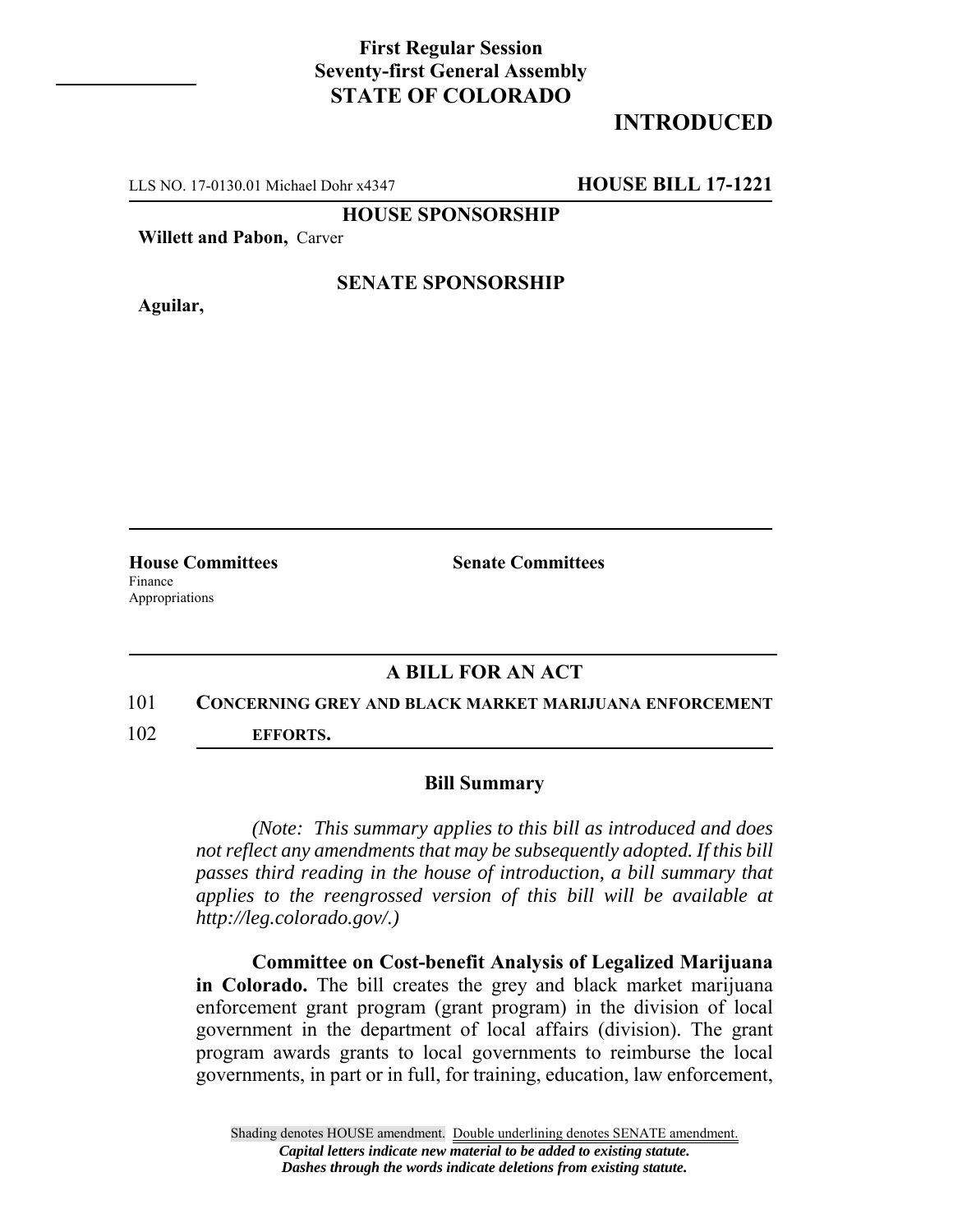and prosecution costs associated with grey and black marijuana markets. A rural local government with limited law enforcement resources has priority in receiving grants. The general assembly may appropriate money from the marijuana tax cash fund or the proposition AA refund account to the division for the grant program. The division shall adopt policies and procedures for the administration of the grant program, including rules related to the application process and the grant award criteria. The division shall include information regarding the effectiveness of the grant program in its SMART presentation beginning in November 2019.

*Be it enacted by the General Assembly of the State of Colorado:*

 **SECTION 1.** In Colorado Revised Statutes, **add** 24-32-118 as follows:

 **24-32-118. Grey and black market marijuana enforcement grant program.** (1) (a) THE GREY AND BLACK MARKET MARIJUANA ENFORCEMENT GRANT PROGRAM IS CREATED IN THE DIVISION. THE DIVISION SHALL AWARD GRANTS TO LOCAL GOVERNMENTS TO REIMBURSE THE LOCAL GOVERNMENTS, IN PART OR IN FULL, FOR LAW ENFORCEMENT AND PROSECUTION COSTS ASSOCIATED WITH THE GREY AND BLACK MARIJUANA MARKETS. IN AWARDING GRANTS, THE DIVISION SHALL GIVE PRIORITY TO LOCAL GOVERNMENTS IN RURAL AREAS THAT HAVE LIMITED LAW ENFORCEMENT RESOURCES TO ADDRESS ILLEGAL, UNLICENSED MARIJUANA CULTIVATION OPERATIONS.

(b) THE DIVISION SHALL:

 (I) SOLICIT AND REVIEW APPLICATIONS FOR GRANTS FROM LAW ENFORCEMENT AGENCIES; AND

 (II) SELECT LAW ENFORCEMENT AGENCIES TO RECEIVE GRANTS THAT REIMBURSE THE LOCAL GOVERNMENT FOR COSTS ASSOCIATED WITH TRAINING AND EDUCATION RELATED TO ILLEGAL MARIJUANA CULTIVATION OPERATIONS AND THE INVESTIGATION AND PROSECUTION OF AN ILLEGAL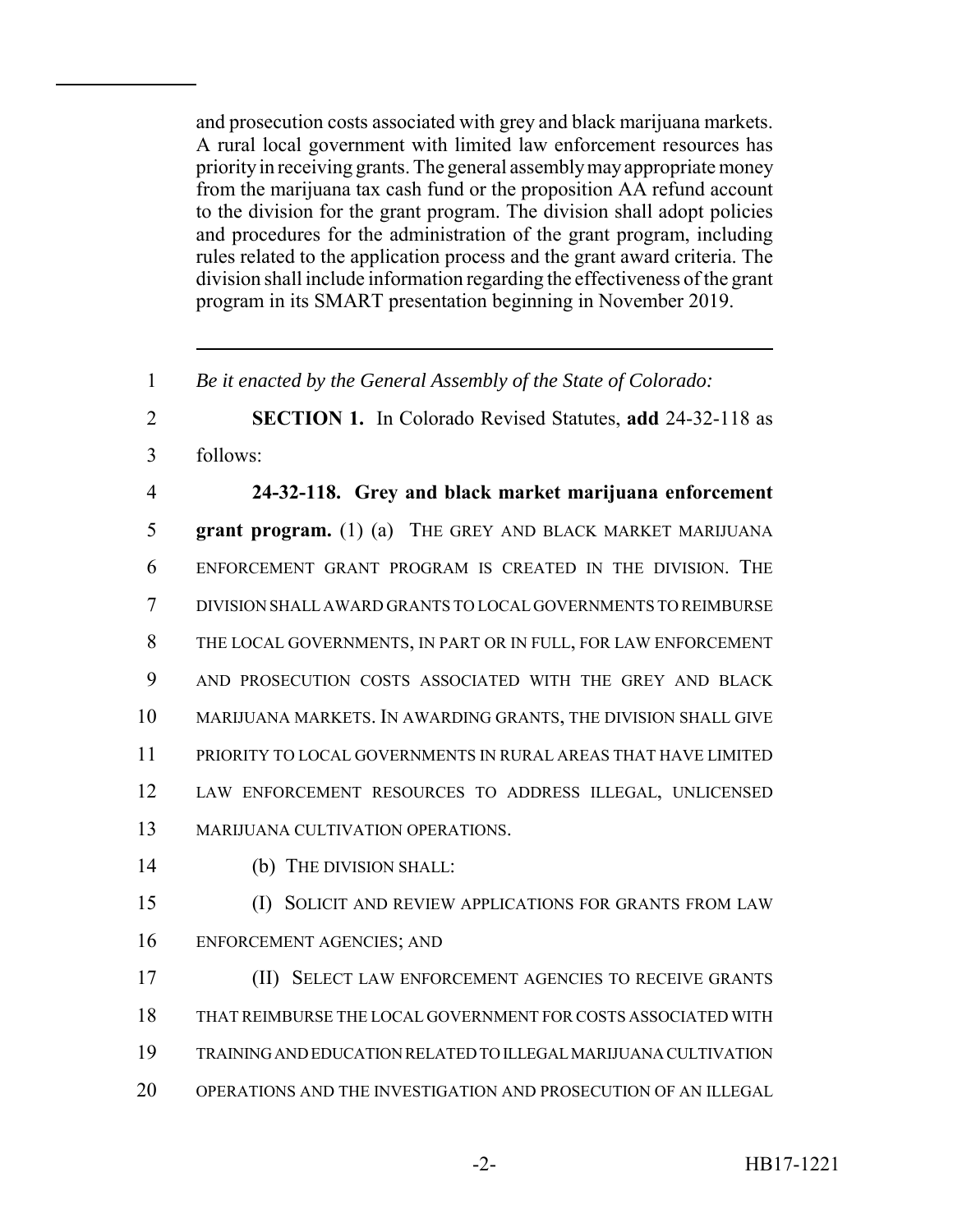MARIJUANA CULTIVATION OPERATION.

 (2) THE GENERAL ASSEMBLY MAY ANNUALLY APPROPRIATE MONEY FROM THE MARIJUANA TAX CASH FUND CREATED IN SECTION 39-28.8-501 OR THE PROPOSITION AA REFUND ACCOUNT CREATED IN SECTION 39-28.8-604 (1) TO THE DIVISION TO MAKE THE GRANTS DESCRIBED IN SUBSECTION (1) OF THIS SECTION AND FOR THE DIVISION'S REASONABLE ADMINISTRATIVE EXPENSES RELATED TO THE GRANTS. ANY UNEXPENDED AND UNENCUMBERED MONEY FROM AN APPROPRIATION MADE PURSUANT TO THIS SUBSECTION (2) REMAINS AVAILABLE FOR EXPENDITURE BY THE DIVISION IN THE NEXT FISCAL YEAR WITHOUT FURTHER APPROPRIATION.

 (3) THE DIVISION SHALL ADOPT POLICIES AND PROCEDURES THAT 13 ARE NECESSARY FOR THE ADMINISTRATION OF THE GRANT PROGRAM, INCLUDING RULES RELATED TO THE APPLICATION PROCESS AND THE GRANT AWARD CRITERIA.

 (4) (a) ON OR BEFORE NOVEMBER 1, 2019, AND ON OR BEFORE NOVEMBER 1 EACH YEAR THEREAFTER, THE DIVISION SHALL INCLUDE AN UPDATE REGARDING THE EFFECTIVENESS OF THE GRANT PROGRAM IN ITS REPORT TO THE MEMBERS OF THE APPLICABLE COMMITTEES OF REFERENCE 20 IN THE SENATE AND HOUSE OF REPRESENTATIVES AS REQUIRED BY THE "STATE MEASUREMENT FOR ACCOUNTABLE, RESPONSIVE, AND TRANSPARENT (SMART) GOVERNMENT ACT", PART 2 OF ARTICLE 7 OF TITLE 2.

**(b)** THE REPORTING REQUIREMENT IN THIS SUBSECTION (4)(a) IS 25 NOT SUBJECT TO THE PROVISIONS OF SECTION -1-136 (11)(a)(I).

**SECTION 2. Safety clause.** The general assembly hereby finds,